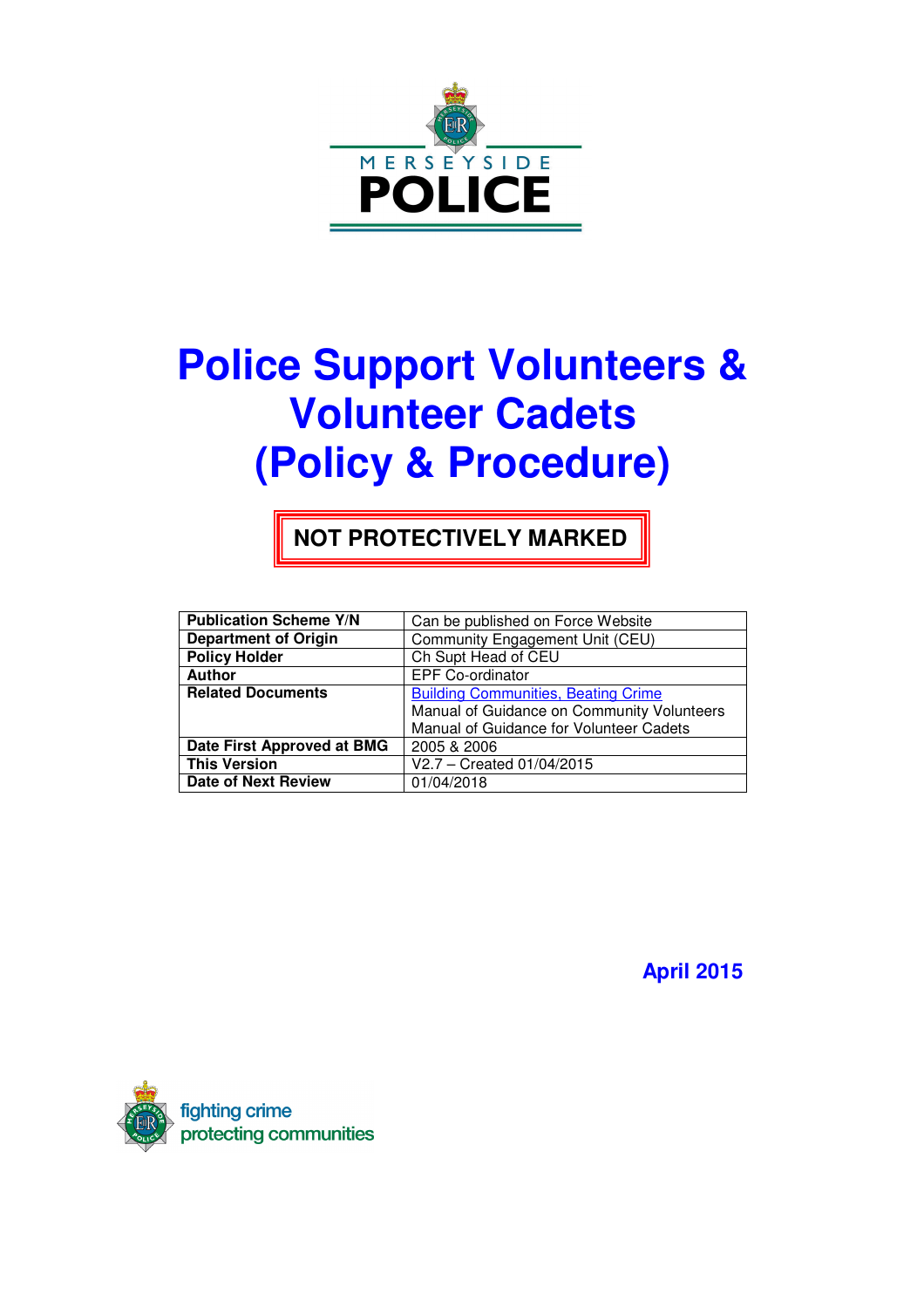## **Policy**

#### **Statement**

Merseyside Police is committed to providing the best police service in the UK, and to maintaining Merseyside as one of the safest areas in the country. This can only succeed when we are working and co-operating with our partners and most importantly, with the people of the communities we serve. Our ambition is to increase the number of citizens from all sections of our communities throughout Merseyside, supporting our officers and staff to address their community priorities. We recognise that the enthusiasm, commitment and skills of Police Support Volunteers are an important contribution to the Citizens in Policing family.

By promoting closer involvement and engagement with all members of the public, and encouraging individuals from all sections of our local communities to join us in our local policing work, the Force's ambition of Building a Total Policing Family can be achieved.

#### **Aims**

This policy is aimed at providing a standardised and structured approach to the recruitment, training, management and deployment of Police Support Volunteers and Volunteer Cadets.

The policy sets out the parameters for the recruitment, training, management, and deployment of Police Support Volunteers and Volunteer Cadets. A Manual of Guidance for both Police Support Volunteers and Volunteer Cadets has been produced which provides more detailed information on the issues raised in this policy. Whilst seeking to encourage and support the creative and innovative deployment of Volunteers, the Manuals of Guidance ensures a consistent approach. In addition, the Manuals provide standardised forms and templates to assist in the recruitment, local management and deployment of Volunteers. It is recommended that the Manuals of Guidance should be read in conjunction with this policy.

The Government's report, 'Building Communities, Beating Crime' recognised the direct role volunteers can play in helping to 'reduce crime and the fear of crime, as well as helping deliver stronger active communities.' These sentiments were echoed in 'Modernising the Police Force'; a thematic inspection of workforce modernisation undertaken by Her Majesty's Inspectorate of Constabulary. The report stated 'volunteer schemes can bring significant benefits. They allow forces to provide services that would not otherwise be available, as well as providing a vehicle to tap into a vast range of skills, experience and local knowledge. Perhaps most importantly, the interaction between the police and the local community can contribute in a positive way to the reassurance agenda.' Sir Ronnie Flanagan's review of policing continued this theme. More recently 'Policing in the 21st Century' has echoed these sentiments, with the Governments mission to create the 'Big Society'.

**NOT PROTECTIVELY MARKED**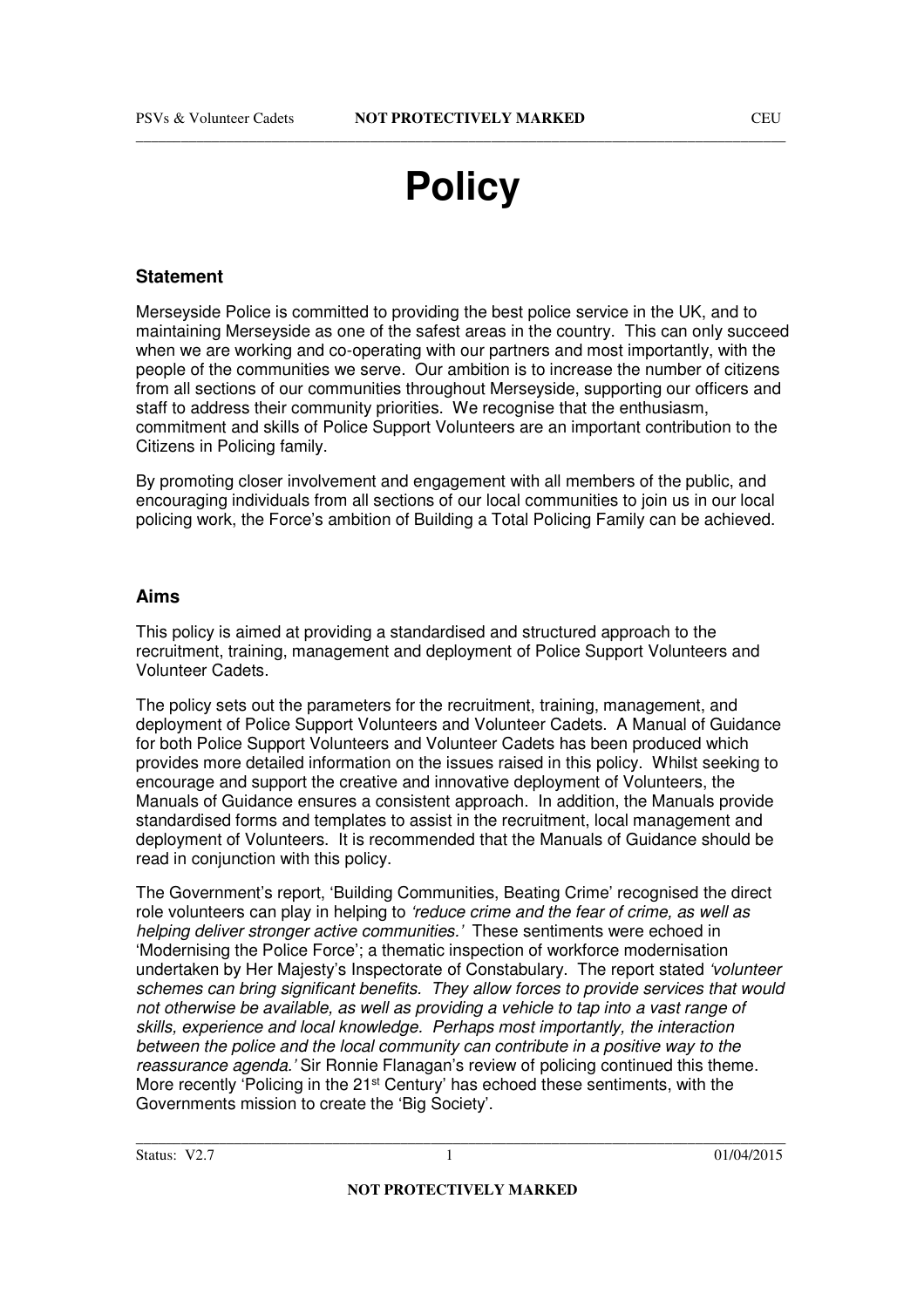## **Application and Scope**

It is not the purpose of this policy for Police Support Volunteers or Volunteer Cadets to replace the roles of paid staff and employees, to provide cover for vacancies, annual leave, sickness, abstractions through attendance at courses, or to undertake duties of paid staff during industrial disputes or other local disputes. Their role is to enhance service provision in a way that is additional and supplementary to work currently undertaken by police officers and police staff.

It is important to ensure our existing structures and processes fully integrate Volunteers into our Citizens in Policing family so that we realise the benefits to be gained from their willingness to support the Force in its work.

The Chief Officer Lead for this policy is the Assistant Chief Constable responsible for Area Operations and will be reviewed by the Community Engagement Unit.

#### **Outcome Evaluation**

Monthly BCU meetings are held to monitor progress and examine any relevant data e.g. number of hours worked. Additionally, regular meetings at regional and national level are held to discuss trends and help set parameters for local implementation.

In broad terms the policy should help ensure that Merseyside Police maximises the skills, experience and commitment offered by Police Support Volunteers and Volunteer Cadets, and facilitate their seamless integration into the Citizens in Policing family.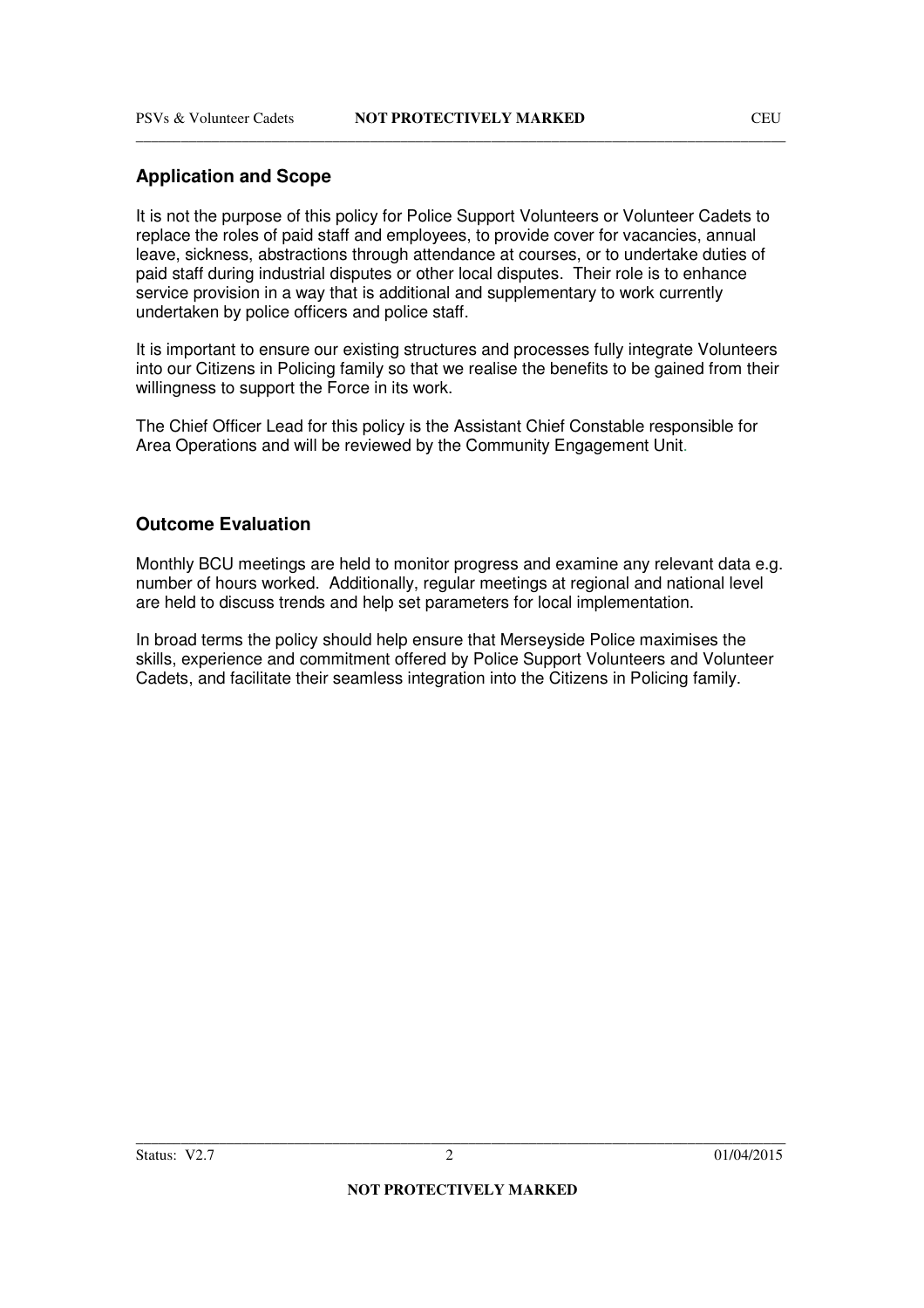## **Procedure**

## **Version History**

| 3/8/2011   | V 2.2 – Front cover, headers & page 2 amended to show change of ownership<br>from Citizen Focus to ASCU (logo also updated).                                                                         |
|------------|------------------------------------------------------------------------------------------------------------------------------------------------------------------------------------------------------|
|            | Para 1.4.7 - "cadet scheme supervisors" inserted.                                                                                                                                                    |
|            | Para 2.2.1 - Amended to reflect central recruiting arrangements from 2012.                                                                                                                           |
|            | Old Paras removed (2.2.7, 4.3.2, 4.4.3)                                                                                                                                                              |
|            | Other amendments reflect introduction of ORIGIN system.                                                                                                                                              |
| 19/3/2012  | V 2.3 - All references to "Community Volunteer" replaced by "Police Support<br>Volunteer".                                                                                                           |
| 22/6/2012  | V 2.4 – Minor amendments made to reflect demise of ASCU, creation of<br>Community Engagement Unit and introduction of the Equality Act.                                                              |
| 19/10/2012 | V 2.5 - Para 1.2.4 inserted to reflect COG decision (18/12/2012) allowing<br>access to Force systems. Para 4.2.2 expanded to show requirements around<br>Data Protection.                            |
| 28/10/2013 | V 2.6 - Para 1.2.1 line added. "It should be highlighted that any item<br>developed or produced by a Police Support Volunteer whilst performing this<br>role, is the property of Merseyside Police." |
|            | Para 4.4.1 Line added. "It should be highlighted that any item developed or<br>produced by a Volunteer Cadet whilst performing this role is the property of<br>Merseyside Police."                   |
|            | Para 4.2.1 – Amended to reflect new structure & responsibilities.                                                                                                                                    |
| 01/04/2015 | Various minor amendments made to reflect new EPF structure.                                                                                                                                          |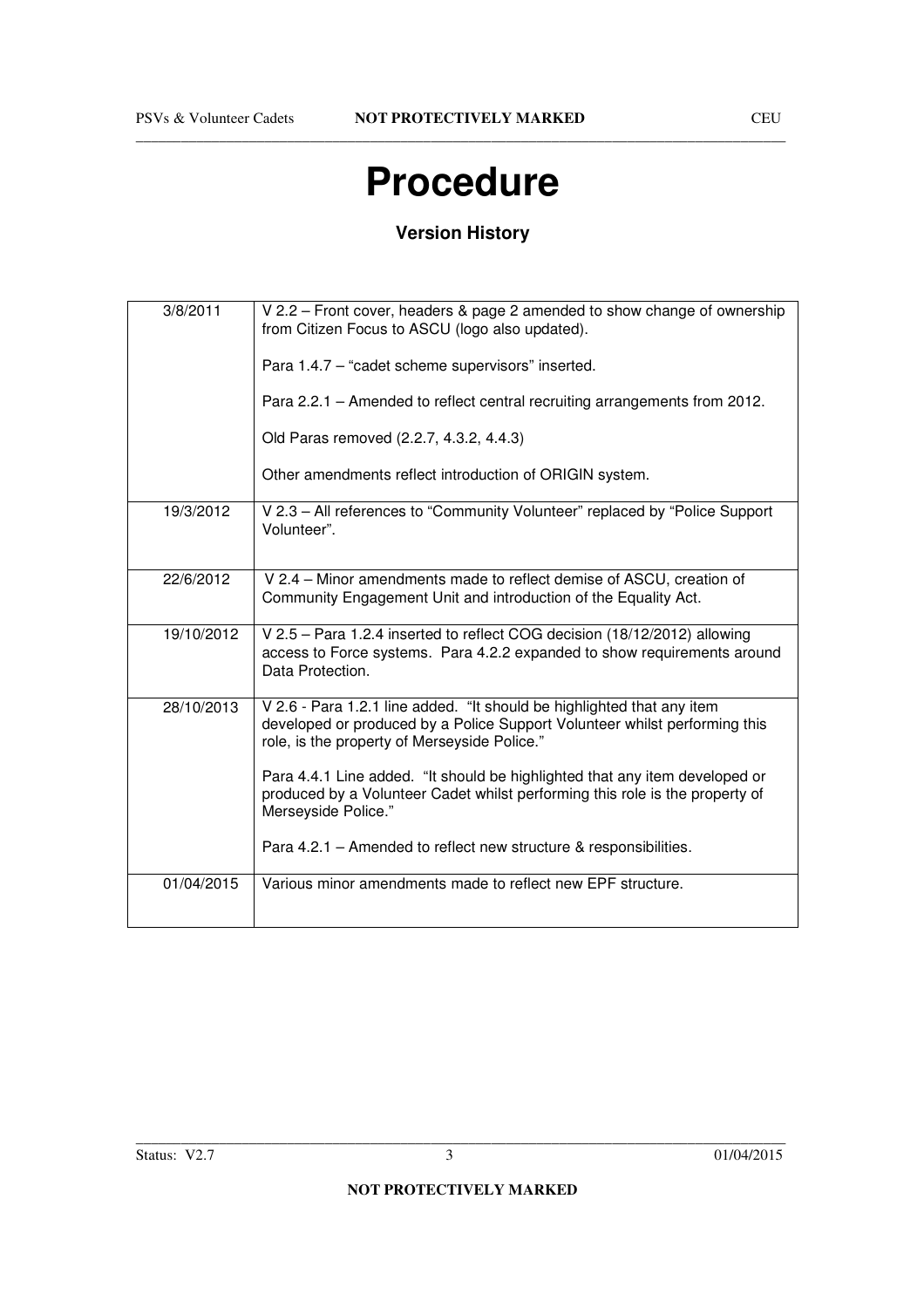## **1. Definitions & Roles**

#### 1.1 **Definition of Police Support Volunteer (PSV)**

1.1.1 A Police Support Volunteer is defined as:

'An individual with no police powers who through personal choice gives time and energy to perform tasks for Merseyside Police, without expectation or receipt of compensation, except for re-imbursement of agreed out-of-pocket expenses.'

1.1.2 A Police Support Volunteer is not subject to a contract of employment, and they do not receive anything of economic value (a 'consideration' or 'payment in kind') for tasks undertaken.

#### 1.2 **Role of Police Support Volunteer**

- 1.2.1 Merseyside Police encourages the innovative use of Police Support Volunteers as a means of enhancing the work of the Force. The role of Police Support Volunteers will be to provide support to police officers and police staff to enhance service provision. It should be highlighted that any item developed or produced by a Police Support Volunteer whilst performing this role, is the property of Merseyside Police.
- 1.2.2 It is incumbent upon Area/Departmental Command teams to continuously review innovative ways in which to deploy Police Support Volunteers. The advice of the Citizens in Policing Team on the suitability of roles to be undertaken by Police Support Volunteers should be sought.
- 1.2.3 Once a suitable role has been identified and confirmed, a Police Support Volunteer role profile must be prepared. This should clearly explain the nature of the voluntary service to be undertaken, to whom the person will be responsible, necessary skills and experience, whether access to Force systems is needed, and any training requirements. Supervision of a Police Support Volunteer will be provided by a police/staff manager/supervisor.
- 1.2.4 Volunteers should be allowed access to Force systems if deemed appropriate. Considerations should be made and decisions taken on a case-by-case basis. A decision to grant access must be recorded and signed off by the relevant BCU Commander/Head of Department. The Anti-Corruption Unit is responsible for dip sampling usage.
- 1.2.5 Area/Departmental line managers and Citizens in Policing Coordinators are responsible for ensuring that all Police Support Volunteer roles are risk assessed by a trained risk assessor to identify any health and safety issues. Appropriate control measures must be put in place to ensure that the Force meets its duty of care, and does not expose Police Support Volunteers to unnecessary risk.

Status: V2.7 4 01/04/2015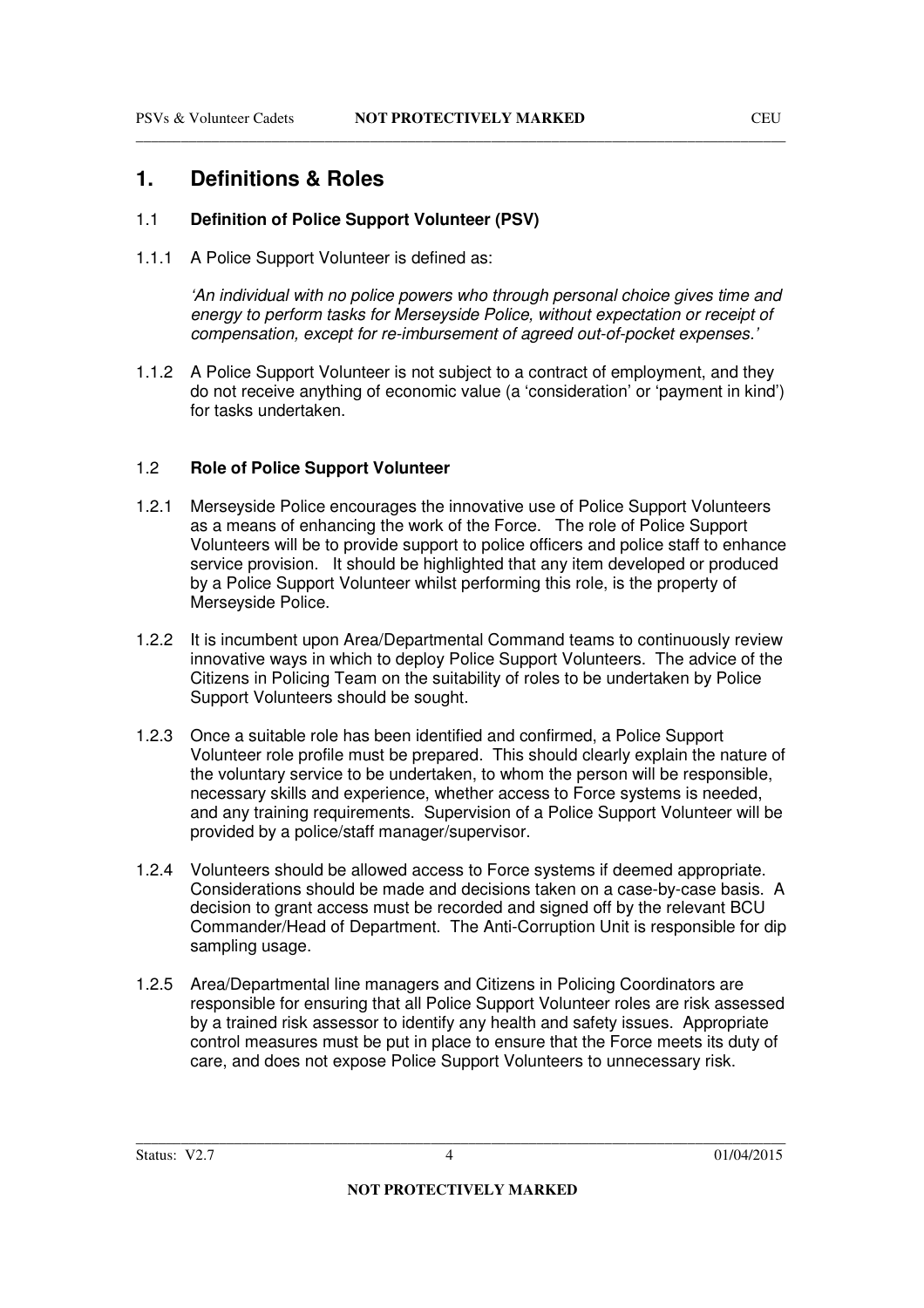#### 1.3 **Definition of Volunteer Cadet**

- 1.3.1 A Volunteer Cadet is not the same as a Police Cadet. There are some forces that have a Police Cadet Scheme, whereby Police Cadets are employees of the force and in receipt of an income. As such, they have the same rights as other employees within the organisation.
- 1.3.2 A Volunteer Cadet is an individual with no police powers who through personal choice gives time and energy to attend a structured training and development programme and to perform tasks for Merseyside Police, without expectation or receipt of compensation, except for re-imbursement of agreed out-of-pocket expenses. A Volunteer Cadet is not subject to a contract of employment, and they do not receive anything of economic value (a 'consideration' or 'payment in kind') for tasks undertaken.

#### 1.4 **Role of Volunteer Cadet**

- 1.4.1 Merseyside Police encourages the use of Volunteer Cadets as a means of enhancing the work of the Force, and in the provision of valuable additional support to police officers and police staff to enhance service delivery. The role of Volunteer Cadets also provides an opportunity for the Force to build bridges with communities and to establish positive relationships with young people. It should be highlighted that any item developed or produced by a Volunteer Cadet whilst performing this role is the property of Merseyside Police.
- 1.4.2 They will **not** be used to replace the roles of paid staff and employees, to provide cover for vacancies, annual leave, sickness, abstractions through attendance at courses, or undertake duties of paid staff during industrial or other local disputes.
- 1.4.3 The role of the Volunteer Cadet will differ somewhat from that of the Police Support Volunteer. The Volunteer Cadet will be asked to make a regular commitment to a weekly training session and to other relevant training events. A generic role profile for a Volunteer Cadet has been developed and is provided for within the Volunteer Cadet Manual of Guidance. This clearly explains the nature of the voluntary service to be undertaken and to whom the person will be responsible, the essential and desirable skills and experience required and which we will seek to develop and the core training programme. Consideration should be given to achieving a balance between the commitment given, and the studies of any Volunteer Cadet, should they still be in full time education.
- 1.4.4 It is incumbent upon Area Command teams to continuously review ways to deploy Volunteer Cadets. The advice of the designated Central Delivery Team should be sought in respect of the suitability of activities to be undertaken by Volunteer Cadets.
- 1.4.5 Supervision of a Volunteer Cadet will be provided by a police/staff manager/supervisor.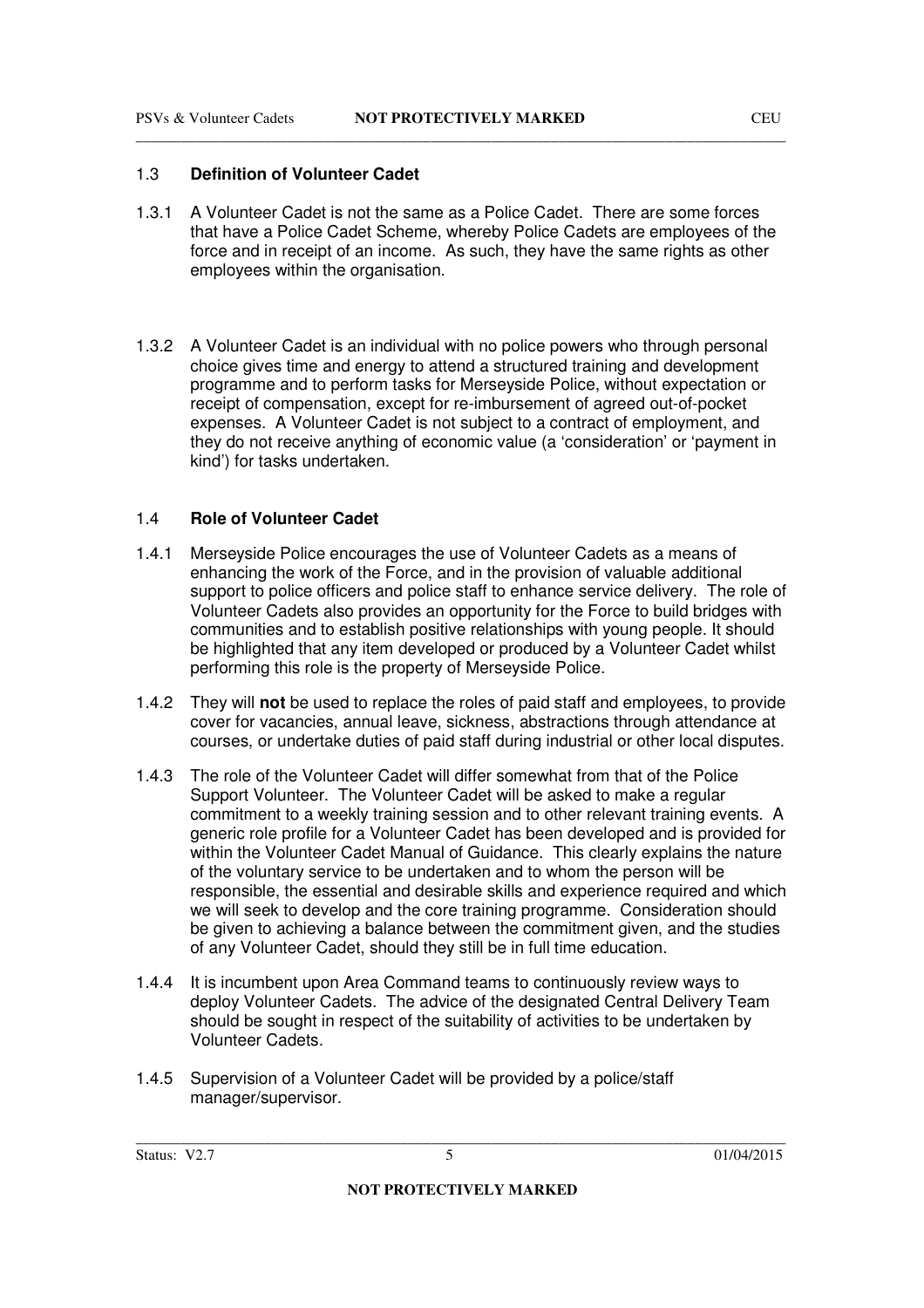- 1.4.6 The Volunteer Cadet Scheme Manager must take cognisance of the Child Protection Procedures for Staff Supervising Young People, included within the Manual of Guidance, when determining the appropriate resources to assist the Volunteer Cadet Supervisor in the day to day running of the scheme. This includes taking cognisance of staff ratios and other measures with the aim of protecting both the young person and those engaged in working with them. All Cadet activities will be rostered into the normal working week for those individuals responsible for the day to day running of the scheme. Overtime should not be relied upon as a means to fulfil staffing obligations.
- 1.4.7 Cadet Scheme supervisors are responsible for ensuring that all Volunteer Cadet roles and activities are risk assessed by a trained risk assessor to identify any health and safety issues. Appropriate control measures must be put in place to ensure that the Force meets its duty of care, and does not expose Volunteer Cadets to unnecessary risk.

#### 1.5 **Police Support Volunteers / Volunteer Cadets**

- 1.5.1 A Police Support Volunteer or Volunteer Cadet should only be reimbursed their expenses, as set out in paragraph 4.8.
- 1.5.2 A Police Support Volunteer / Volunteer Cadet will **not** be used to replace the roles of paid staff and employees, to provide cover for vacancies, annual leave, sickness, abstractions through attendance at courses, or undertake duties of paid staff during industrial disputes or other local disputes.

### **2. Recruitment**

#### 2.1 **Membership of Unacceptable Organisations**

- 2.1.1 It is unacceptable for any Police Support Volunteer or Volunteer Cadet to be a member of any organisation, which encourages discrimination against any person by virtue of their race, creed, colour or religion. Such activity will not be tolerated within Merseyside Police.
- 2.1.2 Unacceptable organisations include the British National Party, Combat 18, the National Front and any other organisations that Merseyside Police deem to be inappropriate and unacceptable. Examples of activities, which will be regarded as unacceptable to Merseyside Police, include participating in leaflet drops, attending meetings, fund raising and speaking on behalf of and in support of or writing literature in support of these organisations irrespective of whether or not a volunteer cadet is a formal member of these organisations. These activities are neither exclusive nor exhaustive and Merseyside Police will reserve the right to render any activity unacceptable consistent with the general duty.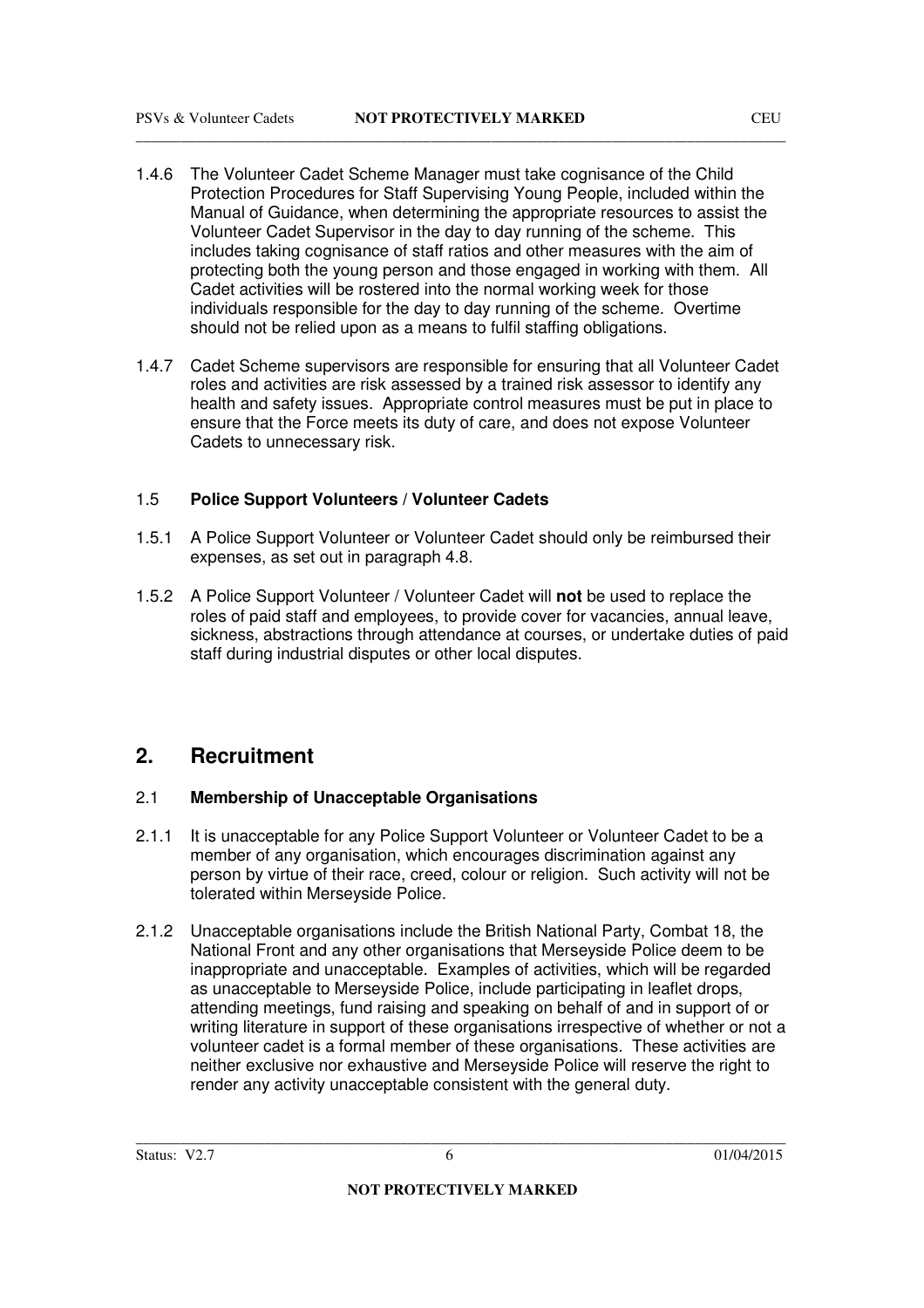#### 2.2 **Recruitment Process**

2.2.1 The recruitment of Police Support Volunteers and Volunteer Cadets will be undertaken by the Community Engagement Unit with the support of HR and the BCUs/Departments. Through a process of positive action, every effort should be made to ensure the recruitment of Police Support Volunteers and Volunteer Cadets is reflective of the community the area serves. In accordance with this aim, Citizens in Policing Coordinators will be responsible for ensuring reasonable steps are taken to ensure the spirit of the Equality Act is adhered to, to ensure the environment is conducive to disabled people providing voluntary service. Volunteer cadet recruitment will be undertaken centrally from 2012 with HR Department performing the lead role. The Citizens in Policing Coordinators will be expected to support recruitment and promote the scheme locally.

\_\_\_\_\_\_\_\_\_\_\_\_\_\_\_\_\_\_\_\_\_\_\_\_\_\_\_\_\_\_\_\_\_\_\_\_\_\_\_\_\_\_\_\_\_\_\_\_\_\_\_\_\_\_\_\_\_\_\_\_\_\_\_\_\_\_\_\_\_\_\_\_\_\_\_\_\_\_\_\_\_\_\_\_\_\_

- 2.2.2 Careful consideration should be given to the appropriate targeting of recruitment campaigns, and how best to reach the various sections of the community. Recruitment and Selection, HR Department are able to provide further advice and guidance.
- 2.2.3 With regard to Volunteer Cadets, in particular, experience elsewhere has shown that widespread advertising could result in Areas being overwhelmed with potential Volunteer Cadets and unable to manage the recruitment process effectively. Consequently, Areas may wish to consider utilising a number of deselection techniques prior to inviting applications, in order to avoid generating negative impressions and experiences which have the potential to affect not only the image of Merseyside Police, but future attempts to engage the community in delivering our services to them.
- 2.2.4 Advertising campaigns to complement recruitment drives should adhere to the Force Marketing Strategy, making use of corporate messages, literature and logos'.
- 2.2.5 The Citizens in Policing Coordinators will be responsible for providing an appropriate application pack on request to prospective Police Support Volunteers / Volunteer Cadets. More detailed information, application forms and templates are included in the respective Manuals of Guidance.
- 2.2.6 The recruitment process, including application, vetting, and interview processes, where applicable, should be completed within 6 weeks of the application being made. Where a large number of Police Support Volunteers or Volunteer Cadets have applied, the selection process may use short-listing, but care should be taken not to discourage volunteers or leave a negative impression. An applicant may have an interest in, or skills, that do not relate to an existing role, but a more suitable role may be developed at a later date or in the case of a Volunteer Cadet applicant a more suitable role may be available as a Police Support Volunteer. For this reason, with the agreement of the applicants, details of all Police Support Volunteer/ Volunteer Cadet applicants who cannot be accommodated should be kept for a period of 12 months.
- 2.2.7 The Citizens in Policing team, will retain application documentation for all Police Support Volunteers / Volunteer Cadets. (See Records Retention Schedule).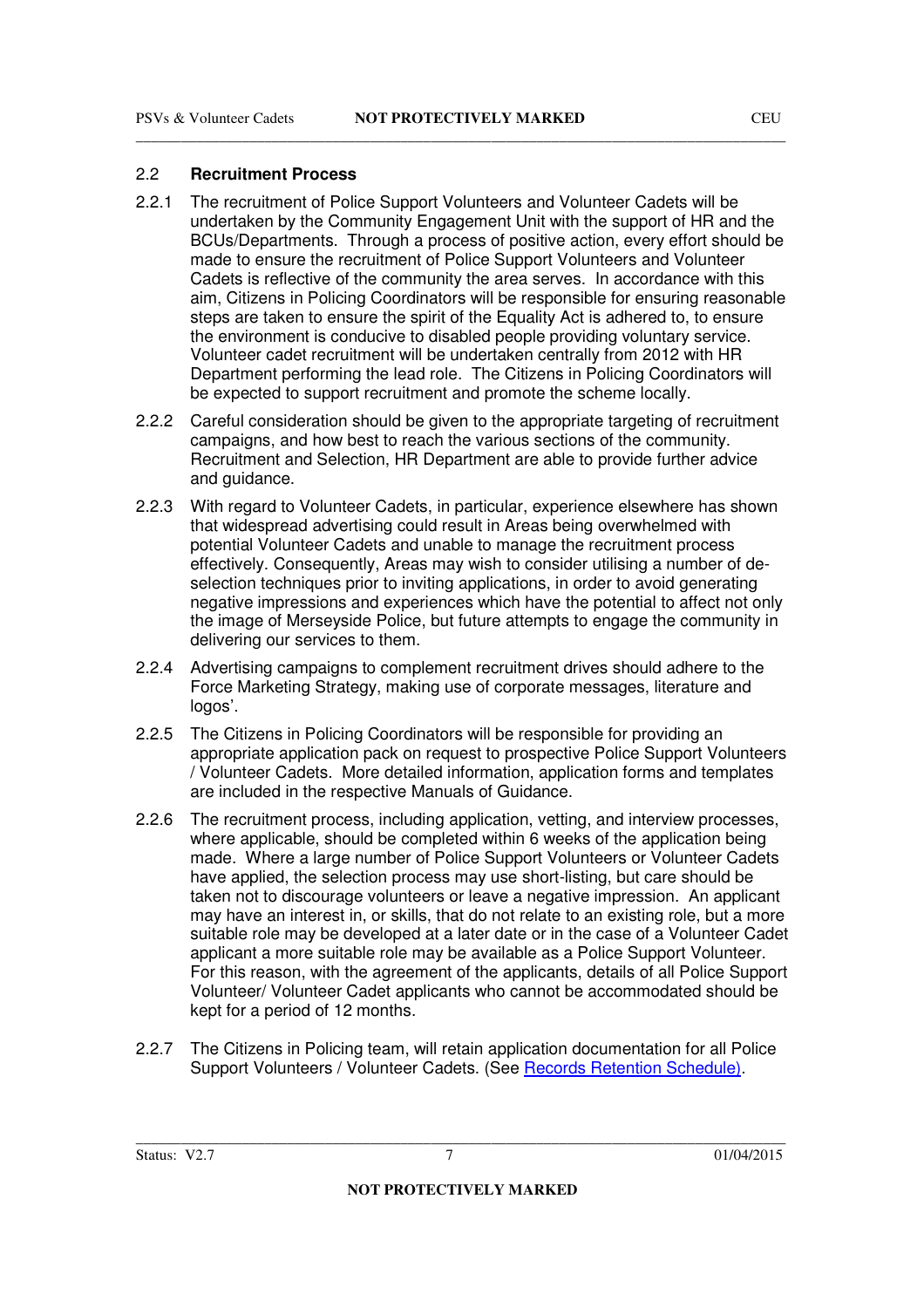## **3. Selection Process**

#### 3.1 **Age**

3.1.1 Merseyside Police will not accept applications for **Police Support Volunteer**  roles below the age of 16 years. There is no upper age limit, but careful consideration must be given to the type of role to which older applicants are deployed.

\_\_\_\_\_\_\_\_\_\_\_\_\_\_\_\_\_\_\_\_\_\_\_\_\_\_\_\_\_\_\_\_\_\_\_\_\_\_\_\_\_\_\_\_\_\_\_\_\_\_\_\_\_\_\_\_\_\_\_\_\_\_\_\_\_\_\_\_\_\_\_\_\_\_\_\_\_\_\_\_\_\_\_\_\_\_

3.1.2 As a general rule, Merseyside Police will only accept applications for the **Volunteer Cadet** Scheme from young people who are between the age of 16 and 17 years old at the commencement of the Volunteer Cadet training programme. Experience has shown that a degree of flexibility may need to be demonstrated where an applicant, at 15 years of age displays significant levels of maturity and where it can be confirmed that they will be 16 years of age at the completion of the induction period and prior to receipt of uniform and their first deployment to policing activity / events. The decision to accept an applicant onto the scheme at 15 years of age should only be taken after full consultation has taken place with the Volunteer Police Cadet Scheme Manager.

#### 3.2 **Occupation**

3.2.1 Applicants will not be accepted as Police Support Volunteers or Volunteer Cadets, where there is a significant possibility that this could lead to a conflict of interest in their professional life, or another volunteering role. Applicants are required to disclose the nature of their employment and details of other voluntary work undertaken. Examples of occupations that are considered incompatible are provided in the respective Manuals of Guidance.

#### 3.3 **Citizenship**

3.3.1 In order to ensure that Volunteer Cadets are reflective of their own communities applicants must reside in the Area to which they have applied to become a Volunteer Cadet. Applications from potential Cadets who request to volunteer outside of their Area must be examined on an individual basis and a decision whether to accept or deny the request must be taken by the Volunteer Cadet Scheme Manager(s) of the Area(s) concerned. This must, however, be the exception rather than the norm.

#### 3.4 **Nationality & Refugee Status**

3.4.1 In line with the Force Vetting Policy, Police Support Volunteers and Volunteer Cadets must have been resident in the UK for a minimum of 3 years (5 years for roles which require management vetting). Asylum seekers are legally allowed to volunteer, even if they are appealing against a decision to refuse them asylum. However, there should be full liaison with the Force Vetting Manager in such cases.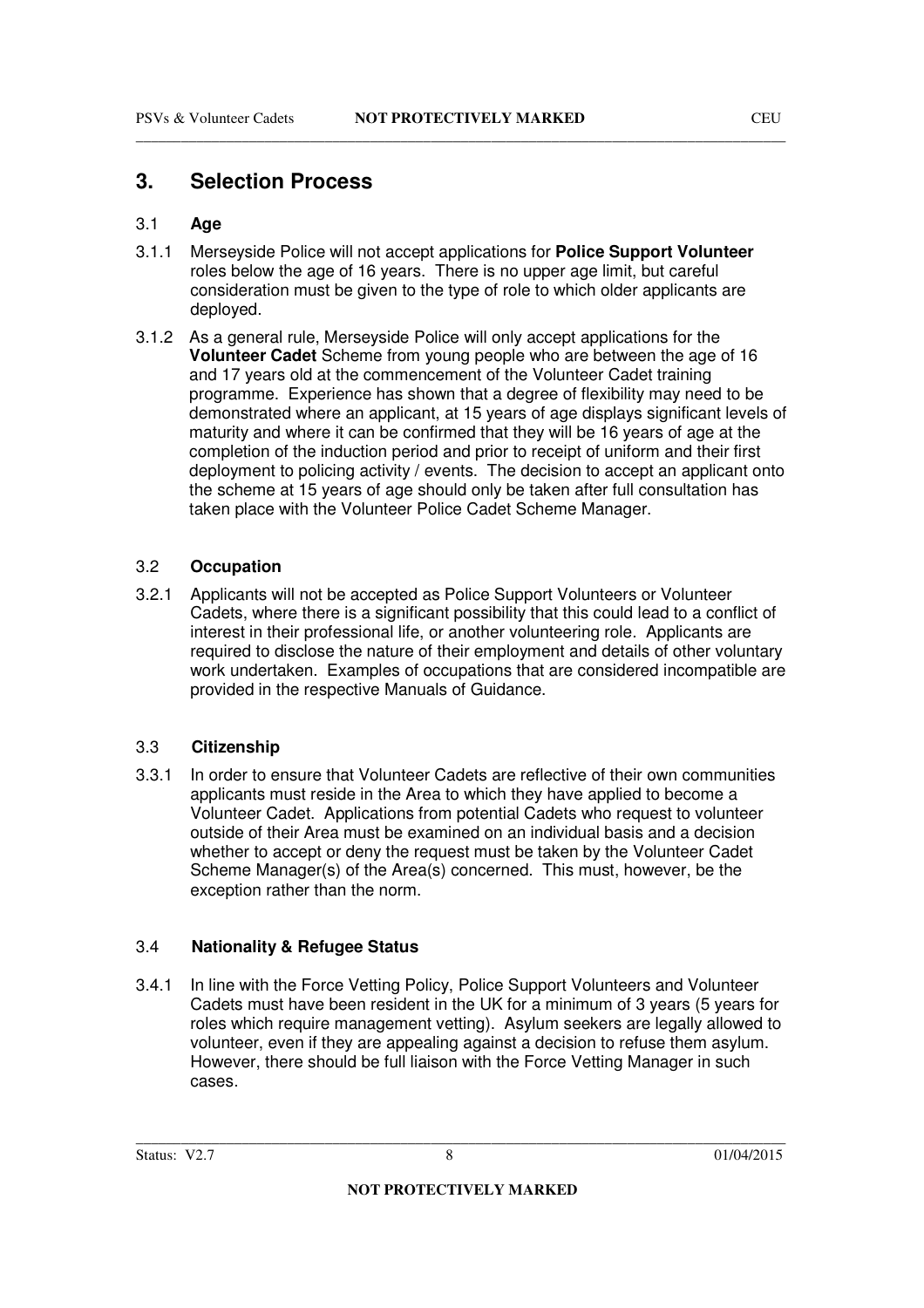#### 3.5 **Interview**

3.5.1 Applicants who are accepted as suitable for performing voluntary service will undergo an interview. The format of the interview will be determined locally and may include the Citizens in Policing Coordinator, Volunteer Cadet Supervisor, or in the case of Police Support Volunteers a nominated supervisor and a qualified assessor. The applicant should be made aware of the expectations and requirements of the role they are applying to perform, including the anticipated hours of volunteer service, and indicate that they are prepared to sign the Police Support Volunteer / Volunteer Cadet Commitment, and Official Secrets Act on induction. These forms, and an example of a structured interview process, are included in the respective Manuals of Guidance.

#### 3.6 **Benefits**

3.6.1 It is good practice to tell applicants in receipt of benefits that they should advise their benefits advisors if they are successful in their application as a Police Support Volunteer / Volunteer Cadet. However, it is entirely up to them whether they choose to do so or not.

#### 3.7 **Medical**

3.7.1 For insurance purposes, and to address our duty of care, it should be established that a Police Support Volunteer / Volunteer Cadet is able to undertake their particular role. Appropriate forms for facilitating this process are included in the respective Manuals of Guidance. In the case of the Volunteer Cadet, forms will be completed by the applicant and supported by a parental / guardian signature. Following successful interview the forms will be forwarded to the Occupational Health Unit, in an envelope marked 'confidential', for consideration. No Police Support Volunteer / Volunteer Cadet will be accepted until they have received medical clearance.

#### 3.8 **Vetting**

3.8.1 In accordance with Force Vetting Policy, a copy of which is available on the Force Intranet, Citizens in Policing Coordinators and Departments will be responsible for ensuring that all the requisite vetting checks are conducted prior to an invitation to undertake voluntary service being made. Where an applicant has been unsuccessful for reasons related to vetting, this must **not** be disclosed. Where an applicant is unsuccessful at vetting stage a record should be made on the Force recruitment system.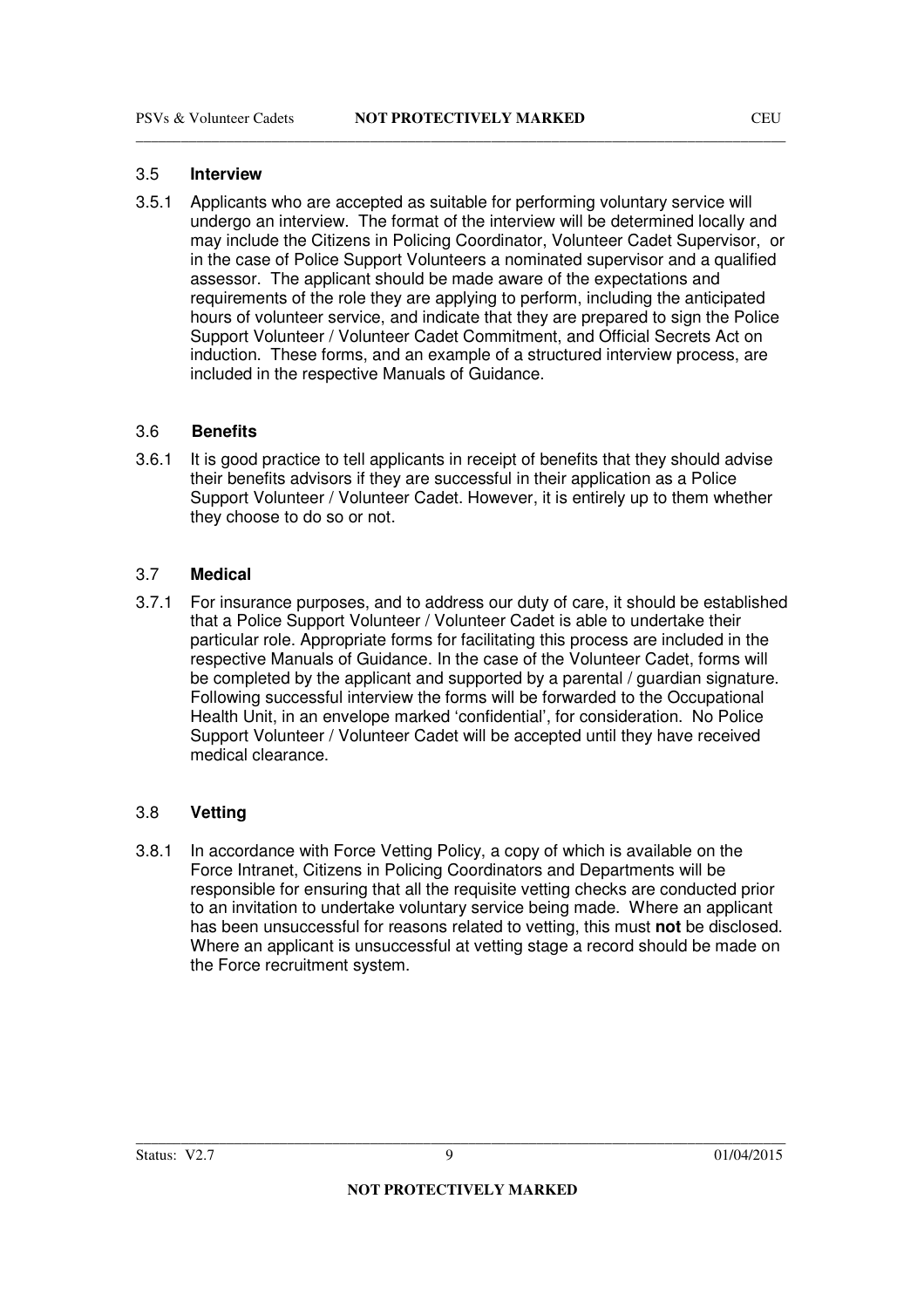- 3.8.2 With regard to **Volunteer Cadets** it is accepted that selecting suitable staff to work with young people is an integral part of providing a safe environment in which a successful Volunteer Cadet Scheme can thrive. Stringent checks must be made of all staff involved in the day to day running of the scheme in accordance with guidelines for Staff Supervising Volunteer Cadets, as contained in the Volunteer Cadet Manual of Guidance. Staff other than police officers must have CRB clearance in order to assist with the volunteer cadet scheme. Police officers are exempt from the need for CRB clearance, provided that they are involved in the scheme as part of their normal duty.
- 3.8.3 In circumstances in which any issue of concern has come to light, or where there are any doubts regarding the suitability of a member of staff becoming involved in the Volunteer Cadet Scheme, the Force Vetting Manager must be consulted.

#### 3.9 **References**

3.9.1 References will only be checked after an applicant has successfully completed all other stages and at the discretion of the Area/ Departmental Business Manager. References should be in writing.

## **4. Management of Police Support Volunteers and Volunteer Cadets**

#### 4.1 **Personal Files**

- 4.1.1 Upon the appointment of a Police Support Volunteer / Volunteer Cadet, the Citizens in Policing coordinators will be responsible for opening and maintaining a personal file, which should contain all documentation and correspondence relating to the individual. Police Support Volunteers / Volunteer Cadets must be informed of its existence, and that it is kept in accordance with the Data Protection Act. A Police Support Volunteer / Volunteer Cadet can access their personal file, by prior arrangement with supervision, and in accordance with Force policy.
- 4.1.2 The Citizens in Policing coordinators will implement the Force new starter procedures and ensure that all Police Support Volunteers / Volunteer Cadets are entered on the Force personnel system (ORIGIN). The Resource Manager will ensure that they are placed on ORIGIN (DMS).

#### 4.2 **Induction and Training for Police Support Volunteers**

4.2.1 It is the responsibility of the Citizens in Policing Coordinators to ensure that all Police Support Volunteers receive induction training, and further role specific training, as required. This will be done in partnership with the Academy where appropriate. Induction training for Police Support Volunteers is a corporate package, which has been developed by the Academy, and meets all the legal and procedural needs of Police Support Volunteers.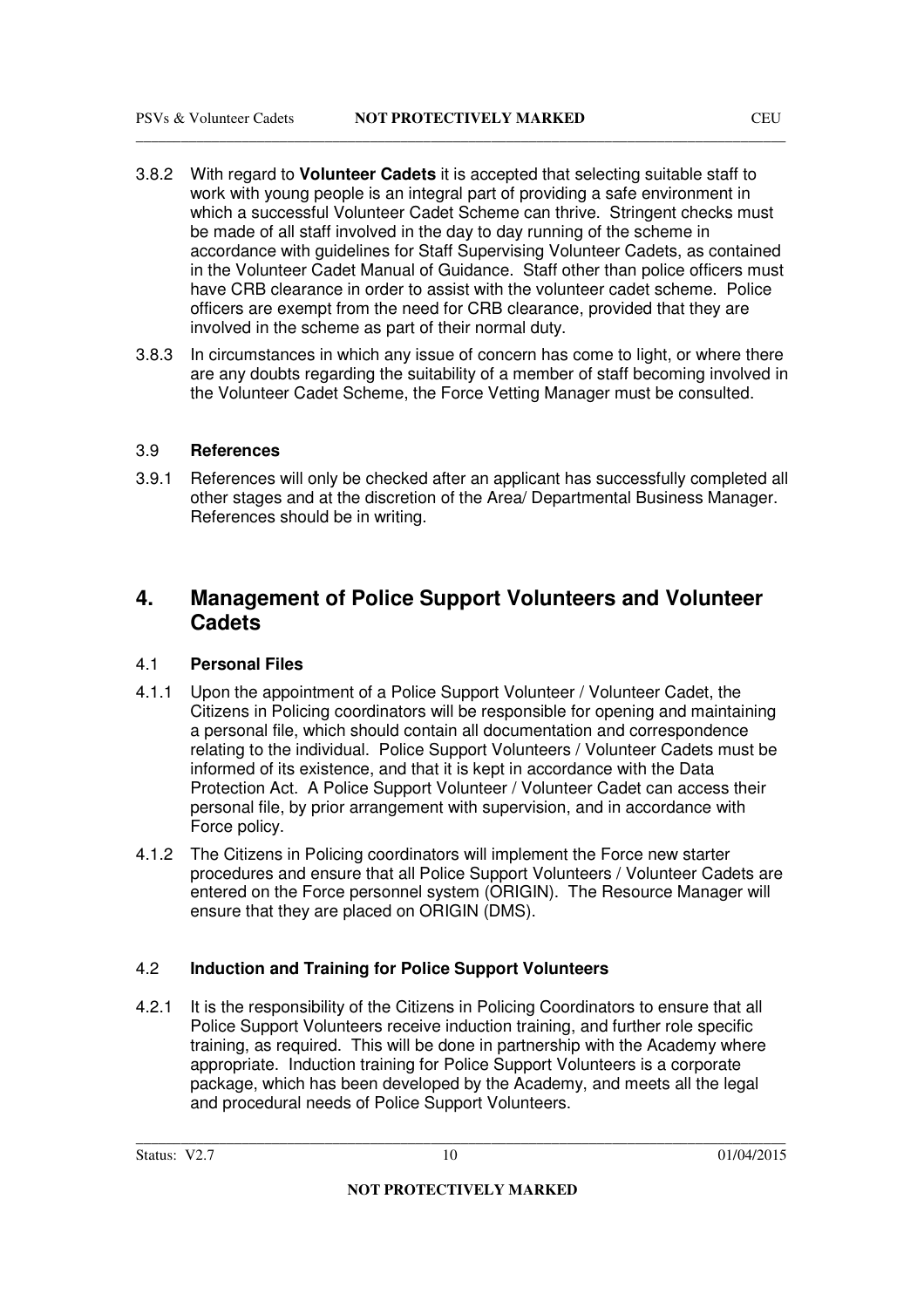- 4.2.2 The Area/Departmental Business Manager, when undertaking their annual training needs analysis, will include the needs of their Police Support Volunteers to ensure that any training needs, including refresher training, are identified, catered for and addressed in the Annual Training Delivery Plan. Training will need to include reference to the Data Protection Act and other legislation that may apply to the use of Force IT systems. A pro-forma should be completed and signed by the volunteer to acknowledge their responsibility around Data Protection.
- 4.2.3 Any role specific training should be absolutely necessary for the role of the Police Support Volunteer in order to avoid it being viewed as a consideration (a payment in return for work forming part of a contract). If training were deemed to be a 'consideration', then the Police Support Volunteer could be viewed as an employee, and this would have significant legal and financial implications for the Force.

#### 4.3 **Induction and Training for Volunteer Cadets**

- 4.3.1 All Volunteer Cadets will be expected to commit to a one-year corporate structured training and development programme, which will include induction training. This will involve attendance at weekly training sessions, some outward bound courses, and police and community based elements.
- 4.3.2 Further role specific training may need to be provided and must be absolutely necessary as with Police Support Volunteer role specific training.
- 4.3.3 The Citizens in Policing Coordinators will be responsible for ensuring that all training received by Police Support Volunteers / Volunteer Cadets is recorded on the Force personnel system (ORIGIN).

#### 4.4 **Identification, Uniform and Equipment**

- 4.4.1 Police Support Volunteers Upon signing the Police Support Volunteer Commitment and the Official Secrets Act, the Citizens in Policing Coordinators will make the necessary arrangements for Police Support Volunteers to be issued with an identification card by the HR Department. Headquarters.
- 4.4.2 The Area/Departmental Finance Unit is responsible for the issue of equipment appropriate to the role being undertaken, and for maintaining a list of approved equipment for issue to Police Support Volunteers. Police Support Volunteers must wear/use at all times identification, uniform and equipment provided when undertaking the duties of their role.
- 4.4.3 Volunteer Cadets will only be issued with necessary uniform once they have completed their initial induction. Volunteer Cadet supervision must be satisfied that the new Cadet has demonstrated sufficient commitment through regular attendance (taking account of absences due to examinations, illness, or family holidays) before issuing standard Volunteer Cadet uniform.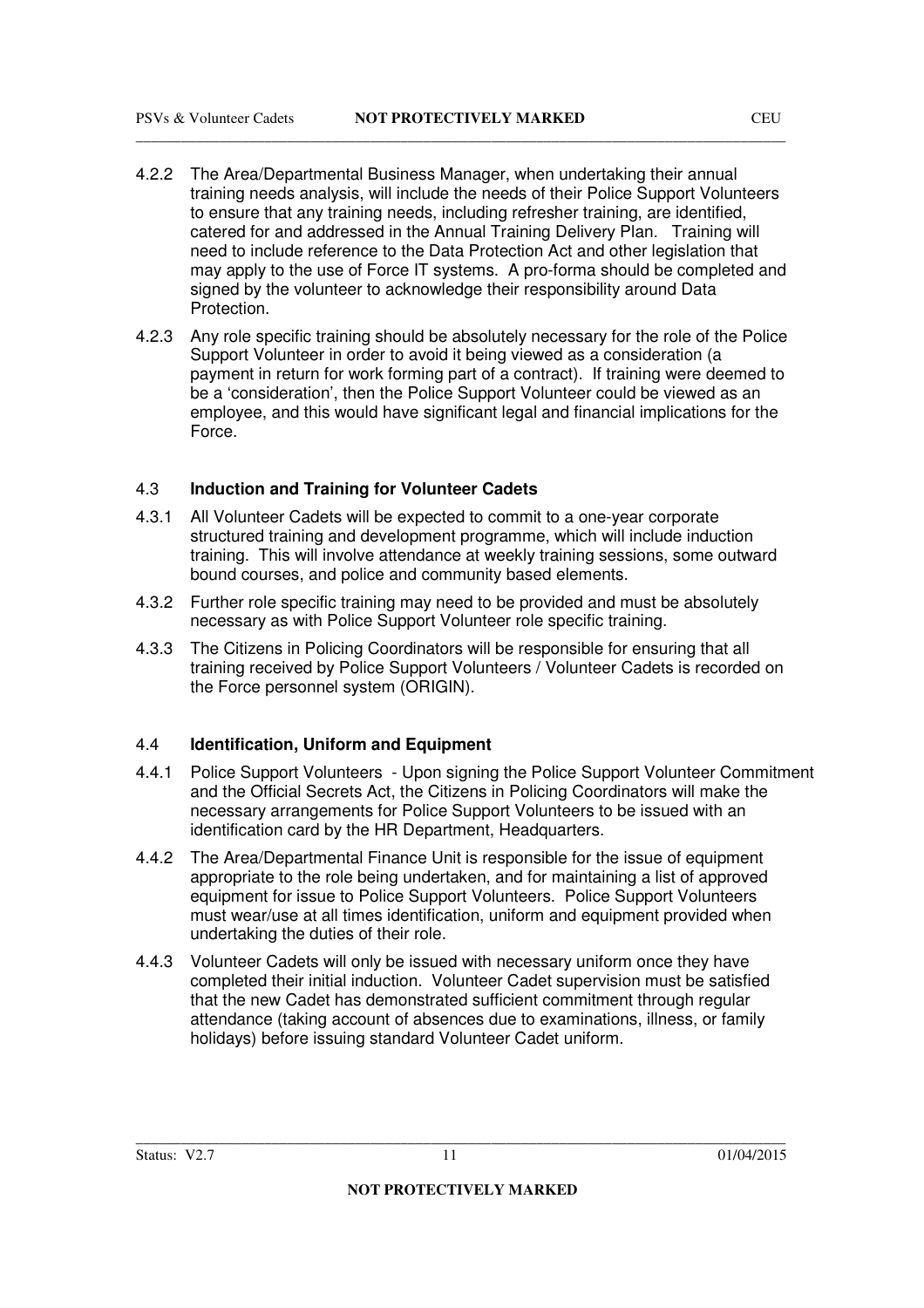#### 4.5 **Health and Safety**

4.5.1 Under Health and Safety legislation, Merseyside Police has a general duty of care for ensuring Police Support Volunteers are not exposed to unnecessary risk and for not harming or damaging the health of Volunteer Cadets through their involvement in the activities of the organisation. This includes a responsibility to undertake risk assessments on all Police Support Volunteer / Volunteer Cadet roles with a view to identifying any health and safety issues, and reasonable adjustment that may need to be made together with any required training, information, clothing and equipment necessary to carry out their work safely.

\_\_\_\_\_\_\_\_\_\_\_\_\_\_\_\_\_\_\_\_\_\_\_\_\_\_\_\_\_\_\_\_\_\_\_\_\_\_\_\_\_\_\_\_\_\_\_\_\_\_\_\_\_\_\_\_\_\_\_\_\_\_\_\_\_\_\_\_\_\_\_\_\_\_\_\_\_\_\_\_\_\_\_\_\_\_

- 4.5.2 Area/Departmental Business Managers / Citizens in Policing Coordinators are responsible for ensuring that risk assessments exist for Police Support Volunteer role profiles, and are reviewed by the nominated supervisor for each volunteer. Where appropriate, assessments should be undertaken on individuals to meet their particular circumstances and guidance can be obtained from either the Occupational Health Unit Manager and / or the Force Support Networks, whose contact details can be found on the Force Intranet. A trained risk assessor should undertake risk assessments. Line managers/supervisors are responsible for the health and safety of Police Support Volunteers.
- 4.5.3 Volunteer Cadet supervisors are responsible for the health and safety of Volunteer Cadets as are the officers in charge of any Area based directed activity or operation, which involves the deployment of Volunteer Cadets.
- 4.5.4 Police Support Volunteers / Volunteer Cadets also have a responsibility for their own safety and that of their colleagues.

#### 4.6 **Working Time Regulations 1998**

- 4.6.1 Voluntary service is not subject to the Working Time Regulations 1998. However, as a responsible employer, Merseyside Police will adhere to the spirit of the Regulations in regard to the service provided by Police Support Volunteers / Volunteer Cadets. Police Support Volunteers / Volunteer Cadets (who may be in paid employment) should be encouraged to advise their primary employer that they are undertaking voluntary service, and of the approximate hours.
- 4.6.2 It is the responsibility of the Citizens in Policing Coordinators to ensure accurate records are maintained of the hours performed by Police Support Volunteers / Volunteer Cadets, and that this should be entered on Origin (DMS). Not only will this assist compliance with the spirit of the Working Time Regulations, it will also facilitate effective performance monitoring. The time commitment expected from Police Support Volunteers should be agreed as part of the recruitment process.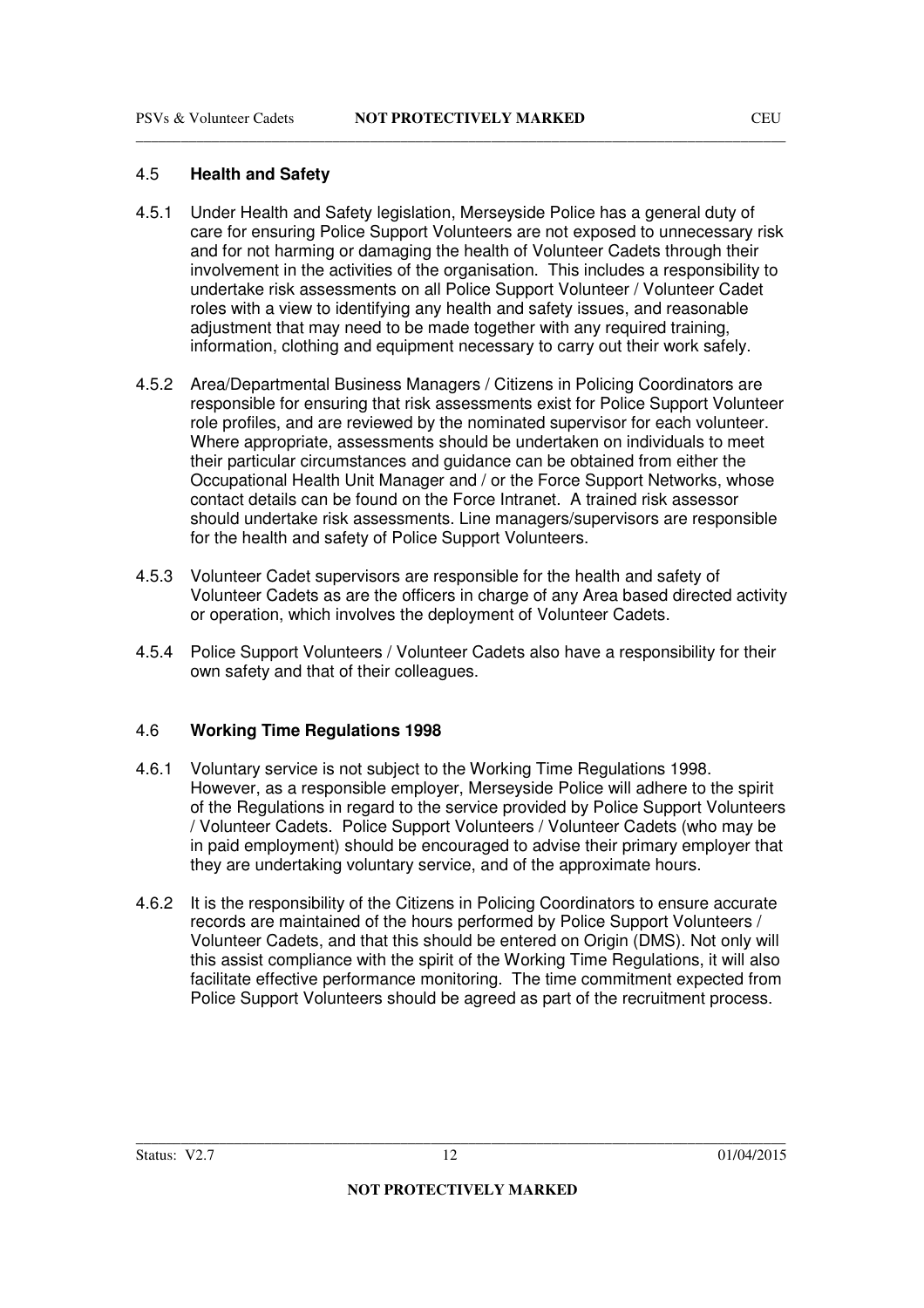#### 4.7 **Insurance Arrangements**

- 4.7.1 The Force has employers and public liability insurance which covers Police Support Volunteers / Volunteer Cadets whilst they are undertaking voluntary service. Should a Police Support Volunteer / Volunteer Cadet be required to use a private vehicle in the course of their duties, proof of insurance must be provided to the nominated supervisor prior to using the vehicle. Insurance should include business usage and a copy of the cover note should be retained on the personal file.
- 4.8 **Expenses** (See also Section 23 of Travel Expenses Guide)
- 4.8.1 An expense is any cost a Police Support Volunteer /Volunteer Cadet has to pay that is reasonably, actually and necessarily incurred. All expenditure must be accounted for.
- 4.8.2 Reimbursement of such out-of-pocket expenses is not considered to be payment (which would have legal and financial implications for the Police Support Volunteer / Volunteer Cadet and the Force). Payment in advance should only be made in exceptional circumstances, and the Police Support Volunteer / Volunteer Cadet must account for the payment and repay any money that is not spent.
- 4.8.3 The following are legitimate expenses, which they are entitled to claim:
	- $\triangleright$  Public transport costs of travel to and from the normal place of voluntary service, or mileage at casual rates for police staff, as determined by National Conditions, if using private transport. (Maximum of 10 miles each way for mileage claims unless otherwise approved, in exceptional circumstances, by the Area/Departmental Business Manager)
	- $\triangleright$  Public transport costs or mileage at casual rates if using private transport when traveling to and from events, training, and between police sites for voluntary service.
	- $\triangleright$  Car parking fees, on production of the ticket or receipt, if there is no police or free car parking facilities within a reasonable distance of the place voluntary service is performed. Fines incurred will not be paid.
	- $\triangleright$  Reasonable telephone costs for volunteers working from home, if agreed in advance with the nominated supervisor.
	- $\triangleright$  A free meal or reimbursement of reasonable, actual and necessarily incurred costs of providing a meal where the Police Support Volunteer performs their role for 5 hours or more.
- 4.8.4 Public transport costs will be paid in full on production of receipts. If a Police Support Volunteer is in possession of a Public Transport Pass, this should be used.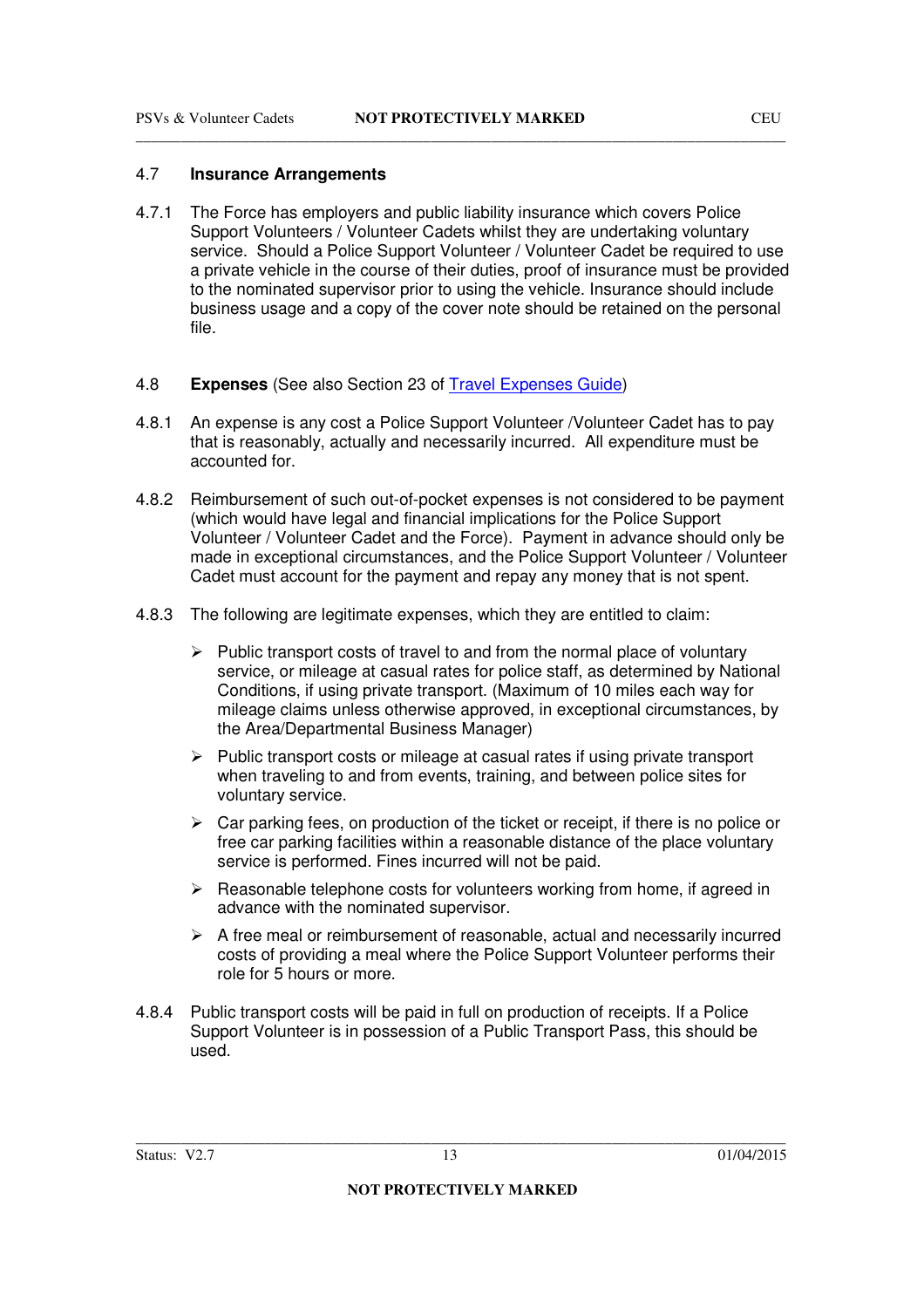#### 4.9 **Management/Supervision**

4.9.1 Police Support Volunteers / Volunteer Cadets will receive support, guidance and supervision from a police officer, police staff manager/supervisor who will be identified, prior to commencement, as responsible for their management. Nominated supervisors should be aware of their duty of care, and will monitor the attendance, performance, training needs and welfare needs of the Police Support Volunteers for whom they are responsible. They should liaise with the local Citizens in Policing Team and Area/Departmental Business Manager over any concerns or problems.

#### 4.10 **Sickness/Injury**

4.10.1 Should a Police Support Volunteer / Volunteer Cadet be unable to undertake voluntary service due to illness, they should inform their nominated supervisor as soon as possible. In accordance with Force Accident Reporting Procedures, Citizens in Policing Coordinators are responsible for the reporting of any sustained injury or illness, which has arisen as a consequence of performing service to the Health and Safety Section, HR Department, Mather Avenue. Where appropriate and, subject to the merits of individual circumstances, Occupational Health Unit provision and support may be considered and authorised only by the Area/Departmental Business Manager.

#### 4.11 **Performance Measurement**

4.11.1 The Citizens in Policing Sergeant is responsible for maintaining, performance information on Police Support Volunteers and Volunteer Cadets for the Force. Further details can be found in the respective Manuals of Guidance.

#### 4.12 **Management of Poor Conduct**

4.12.1 Police Support Volunteers / Volunteer Cadets who fail to meet standards of conduct, performance and commitment expected of their role will be subject to the management of poor conduct procedures outlined in the respective Manuals of Guidance.

#### 4.13 **Management of Grievance**

4.13.1 Police Support Volunteers /Volunteer Cadets will have access to the Force Fairness at Work Procedures. Details of these procedures are available on the Force Intranet.